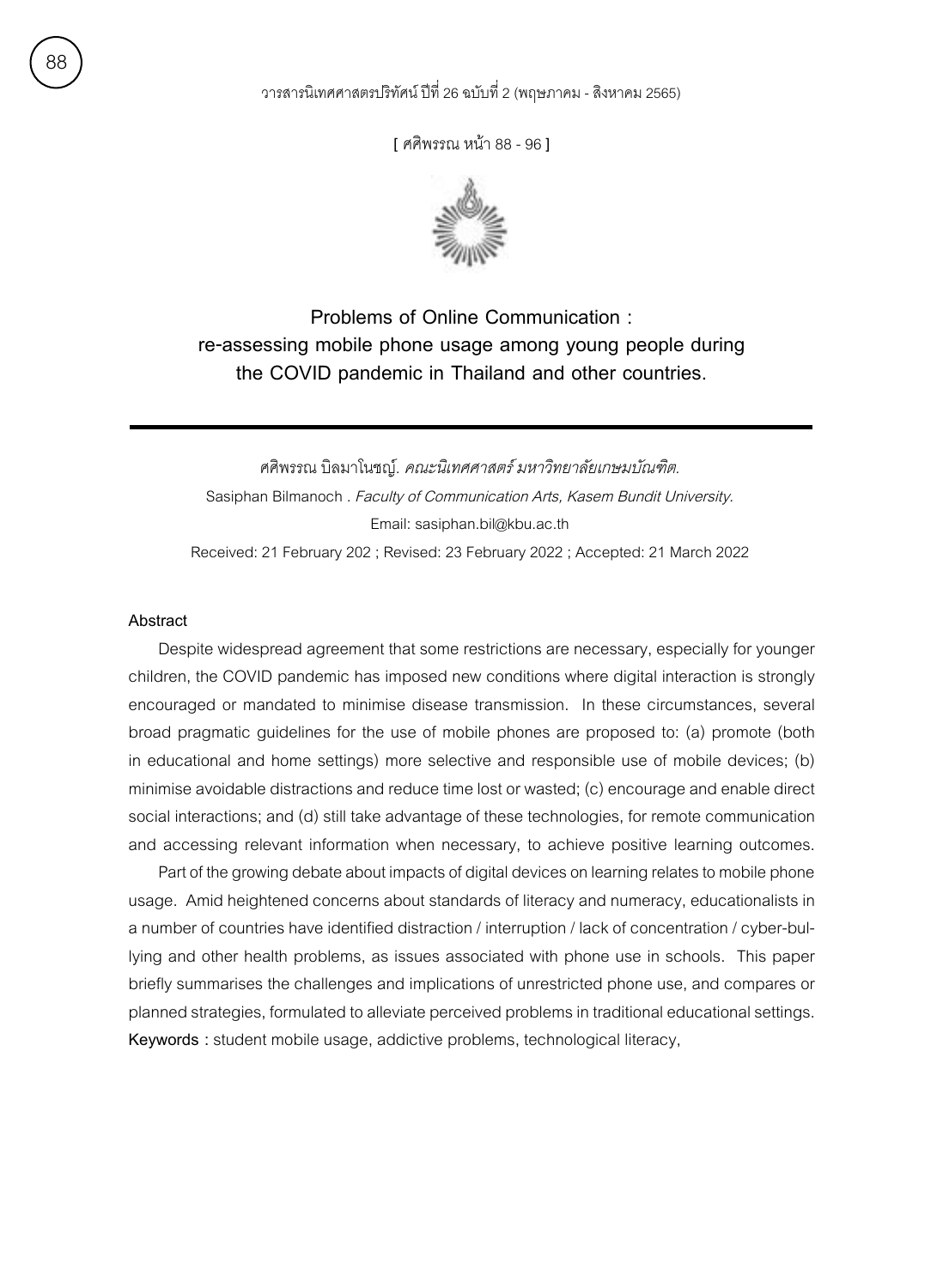# **บทคัดย่อ**

แม้ว่าผ้เกี่ยวข้องกับการสื่อสารส่วนใหญ่จะเห็นพร้องต้องกันว่า การใช้โทรศัพท์มือถือของเด็กเล็ก โดยเฉพาะนักเรียนชั้นประถมควรมีการใช้อย่างจำกัด แต่เนื่องจากการระบาดของโรคโควิด-19 ที่ได้ก่อให้ เกิดเงื่อนไขใหม่ในการติดต่อสื่อสาร ส่งผลให้การสื่อสารผ่านสื่อดิจิทัลได้รับการสนับสนุนและส่งเสริมเป็น ้อย่างมากเพื่อช่วยลดการแพร่กระจายของโรค จากสถานการณ์โรคระบาดนี้ องค์กรหรือหน่วยงานต่าง ๆ ได้กำหนดและเสนอแนวทางในการปฏิบัติซึ่งเป็นประโยชน์ที่เกี่ยวข้องกับการใช้โทรศัพท์มือถืออยู่หลาย ประการ อาทิ (ก) ส่งเสริมให้มีการใช้อุปกรณ์เคลื่อนที่ (ทั้งในสถานศึกษาและที่บ้าน) อย่างมี ความรับผิดชอบและควรพิจารณาในการเลือกรับข่าวสารให้มากขึ้น (ข) ลดการถกรบกวนและลดการเสียเวลา (ค) ส่งเสริมให้มีการติดต่อสื่อสารทางเครือข่ายสังคมออนไลน์โดยตรง; และ (ง) เพื่อสามารถใช้ประโยชน์จาก โทรศัพท์มือถือในการสื่อสารทางไกลและการเข้าถึงข้อมูลข่าวสารที่จำเป็น เพื่อให้การเรียนรู้สำเร็จไปได้ด้วยดี ้อย่างไรด็ตาม ได้มีการอภิปรายแสดงความคิดเห็นเกี่ยวกับผลกระทบของการใช้อุปกรณ์ดิจิทัล

ในการเรียนการสอนกันอย่างกว้างขวางขึ้นเรื่อย ๆ โดยเฉพาะอย่างยิ่งประเด็นการใช้โทรศัพท์มือถือ ในขณะกำลังเรียนของนักเรียน ท่ามกลางความกังวลนักการศึกษาเกี่ยวกับมาตรฐานของการรู้หนังสือ และการคำนวณ ซึ่งนักการศึกษาหลายจากประเทศได้ระบุถึงปัญหาต่าง ๆ ได้แก่ ความใจลอยฟุ้งซ่าน/ การ ถูกขัดจังหวะหรือรบกวนการสอน / การขาดสมาธิ/ การถูกกลั่นแกล้งในโลกไซเบอร์ รวมทั้งปัญหาด้านสุขภาพ ต่าง ๆ ว่าล้วนเป็นผลที่เกี่ยวข้องมาจากมาจากการใช้โทรศัพท์มือถือในโรงเรียน บทความนี้จึงแสดง ข้อมูล ความคิดเห็นและสรุปให้เห็นถึงผลกระทบของการใช้โทรศัพท์ในชั้นเรียน อีกทั้งการนำเสนอแนวทาง ซึ่งได้จัดทำขึ้นในรูปแบบแผนกลยุทธ์ เพื่อบรรเทาปัญหาดังกล่าวในสภาพแวดล้อมการศึกษาแบบดั้งเดิม **คาสำ าคำ ัญ :** การใช้ม่อถ่อของนักเร้ยน ปัญหาการเสพติดโทรศัพท์ม่อถ่อ ความร้้ทางเทคโนโลย้,

# **Background and Recent Changes**

Everyone, at some time, has said to a family member, friend or partner something like 'Pay attention to what I'm telling you !' or 'Listen to what I'm saying !' or 'Do you understand what I've said ?' But this frustrating situation is becoming more common, with so many people distracted, to varying degrees, by mobile phones. In educational settings – where continued concentration is so necessary and essential, this has become a major problem – to the extent that bans or restrictions have been planned or implemented in a number of countries (Khalil, 2019 ; Selwyn, 2019b). From my own experience in undergraduate teaching in Thailand, I have found it necessary to frequently remind students at regular classes to switch off their phones, so that classes are not disrupted unnecessarily.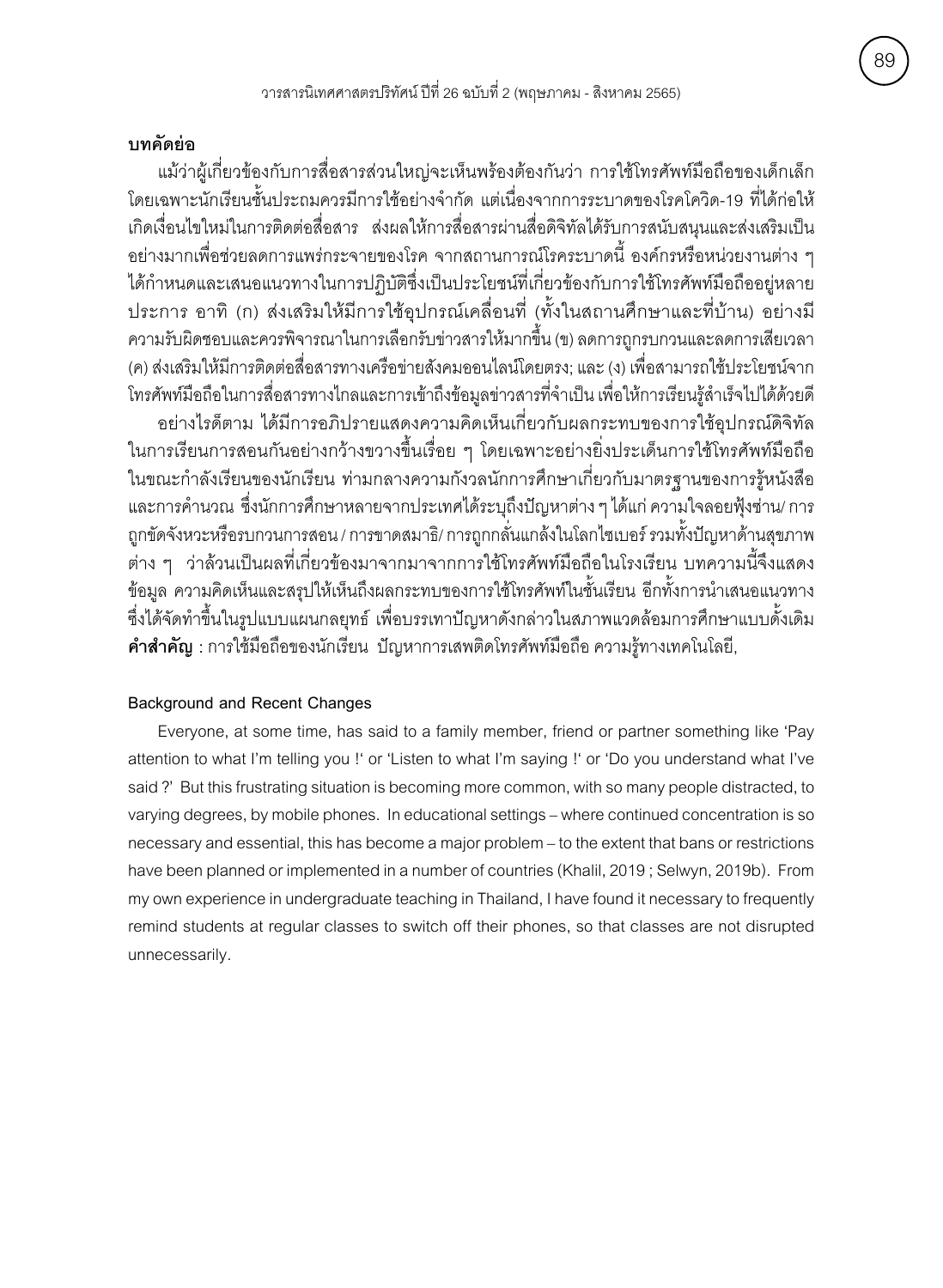# **Common problem and altered pandemic priorities**

Mobile or smartphone ' addiction ' has been recognised as a very common problem, for all age groups, for some years; there is a huge literature on the topic, including many books on the subject of how individuals might ' break the habit or ' overcome the addiction '! Although this question of overuse or addictive smartphone behaviours is important in many situations, it is actually just one aspect of a more general debate about the impacts of modern communications technologies on peoples' ways of acquiring knowledge and learning.

Since the introduction of the Internet the priority has been to facilitate rapid dispersal and access to the most recent and apparently directly relevant information (Bilmanoch, 2007). But this pre-occupation with the speed of gathering data has, in combination with other increasing demands on time, reduced the time available for reflection and analysis as well as the capacity to develop a thorough understanding – which has major implications for education (Bennet and Bennet, 2008; Watson, 2020). These trends and impacts, associated with the Internet and other recently developed mobile devices, have been debated for some years; however, the COVID pandemic has forced a re-assessment of the ways in which communication technologies can be utilised – especially in the health and education sectors.

Since early 2020, management of the global COVID pandemic has imposed major changes on the development and use of mobile digital devices. These changes (discussed in the ' Newer Approaches and Implications ' section below), while necessary at present, may not be permanent and may exacerbate some of the problems mentioned above; however, they also confer benefits by enabling remote solutions and outcomes for both educational and non-educational questions in the short term.

The main aims of this paper are:

(a) to briefly review known and potential problems with excessive mobile phone use among young people;

(b) to summarise remedial strategies for educational settings, designed to regulate usage and optimise learning outcomes; and

(c) in a COVID context, to discuss new approaches to the use of mobile phones, both in education and broader social environments.

#### **Mobile Phones – Developing Problems and Strategies in Education**

As previously mentioned, changes in young peoples' capacity to access information have been debated for many years; however, it has only been in the last 15 years, with the ubiquitous adoption of mobile phone technology, that some of the practical issues have become apparent (Kawasaki et al., 2006; Khidhir, 2019; Mettathamrong, 2021). See Table 1 and Figure 1 below.

90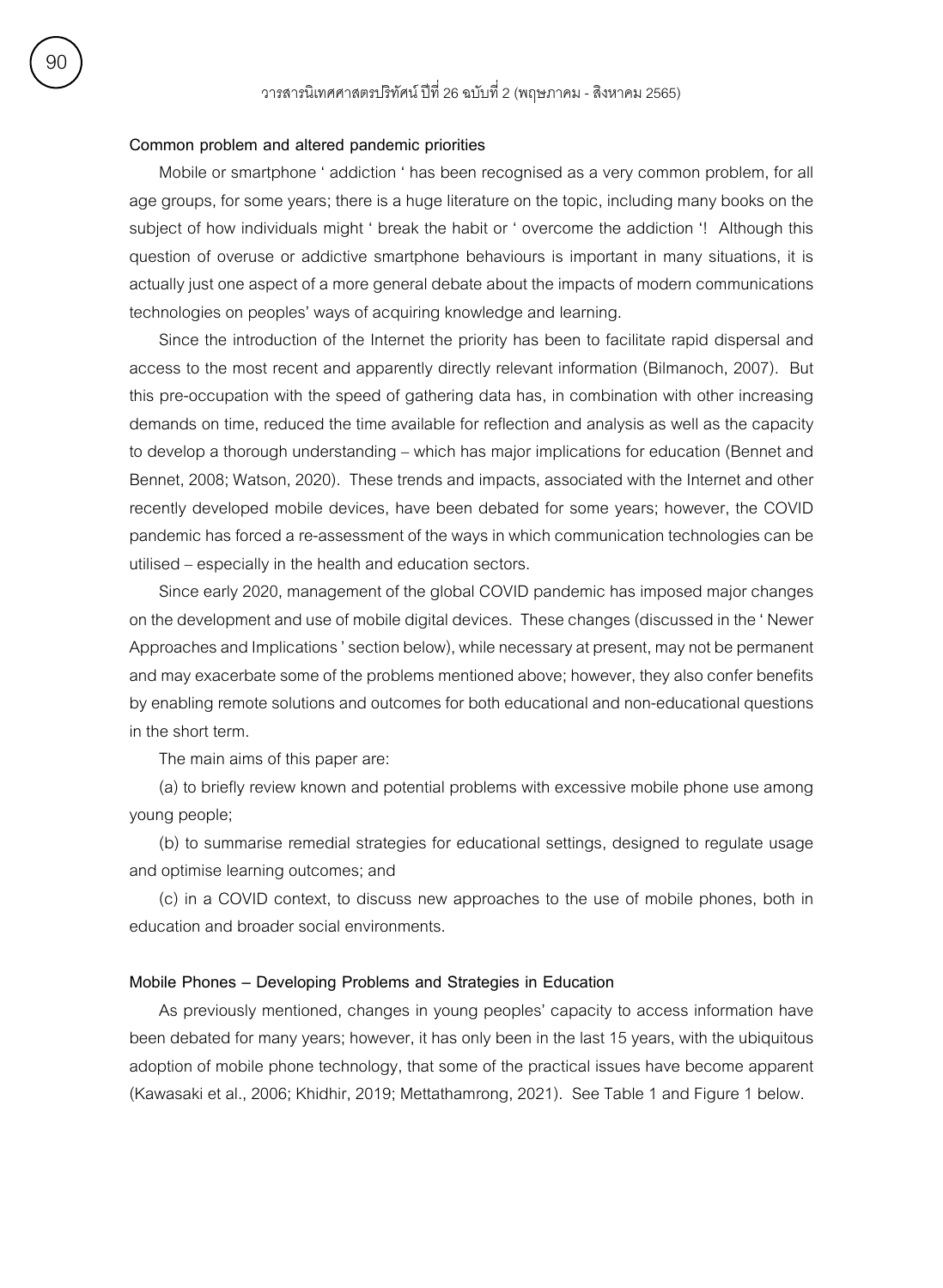**Table 1. Summary of perceived educational and socio-medical problems associated with extensive mobile phone usage.**

| Problem / Issue                                                                                                                                                                                                                                                    | <b>Source</b>                                                                                      |
|--------------------------------------------------------------------------------------------------------------------------------------------------------------------------------------------------------------------------------------------------------------------|----------------------------------------------------------------------------------------------------|
| 1. Distraction to individual (and surrounding people), inter-rupting<br>concentration on learning or specific tasks.                                                                                                                                               | Selwyn, 2019b                                                                                      |
| 2. Imposes erratic multi-tasking, resulting in unsatisfactory or incorrect<br>conclusions (outcomes).                                                                                                                                                              | Selwyn, 2019b                                                                                      |
| 3. Individually isolating activity - with content dosigned to retain user<br>attention/interest - indirectly reducing direct social interaction and<br>inhibiting development of personal skills.                                                                  | Misra et al., 2014;<br>Rotondi et al., 2017                                                        |
| 4. Contributing to reduced discipline, concerning organisation or<br>prioritisation of necessary online (or off line) tasks.                                                                                                                                       | Selwyn, 2019b                                                                                      |
| 5. Exposure to inappropriate material or trolling, phishing, or cyber-<br>bullying.                                                                                                                                                                                | Selwyn, 2019b                                                                                      |
| 6. Tends to narrow focus for information to a small number of favoured<br>sites, which may be biased in various ways or unverifiable.<br>Development of skills to search for alternative sources is inhibited or<br>neglected.                                     | Schwyn, 2019b.                                                                                     |
| 7. Lack of diverse, verifiable sources and time for reflection or synthesis<br>inhibits development of critical or analytical skills which, in turn, slows<br>improvement in verbal or written communication.                                                      | UT Austin, 2017                                                                                    |
| 8. Pre-occupation with online activity can lead to varied health issues<br>(from eye strain, loss of sleep or inadequate nutrition, to tendonitis, to<br>addictive behaviours or serious accidents caused by lack of attention<br>to the surrounding environment). | Clayton et al.,<br>2015; Illhai et al.,<br>2017; Bou mosieh<br>& Jan- louk, 2018;<br>Khidhir, 2019 |

The many observed and potential problems had heightened concerns for student learning and welfare, prior to COVID, and a number of strategies were being developed, trialled or implemented in different countries – see Table 2.

**Table 2. Some strategies to minimise learning or health problems from mobile phones in school settings (sources: Selwyn, 2019a, 2019b).**

| Strategy / Initiative                                                                  |  |
|----------------------------------------------------------------------------------------|--|
| 1. Total school site bans (with medical exemptions).                                   |  |
| 2. School hour bans (with secure locker storage during class hours).                   |  |
| 3. Class time bans on use, with access at lunch-hour.                                  |  |
| 4. Total bans at primary schools - with selective restrictions on use at High Schools. |  |
| 5. Minimal use permitted, restricted to emergency or urgent classwork project needs.   |  |

Unfortunately, while a number of studies have been completed on observed problems relating to excessive mobile phone use by young people (King et al., 2010; Lee et al., 2018; Tangmun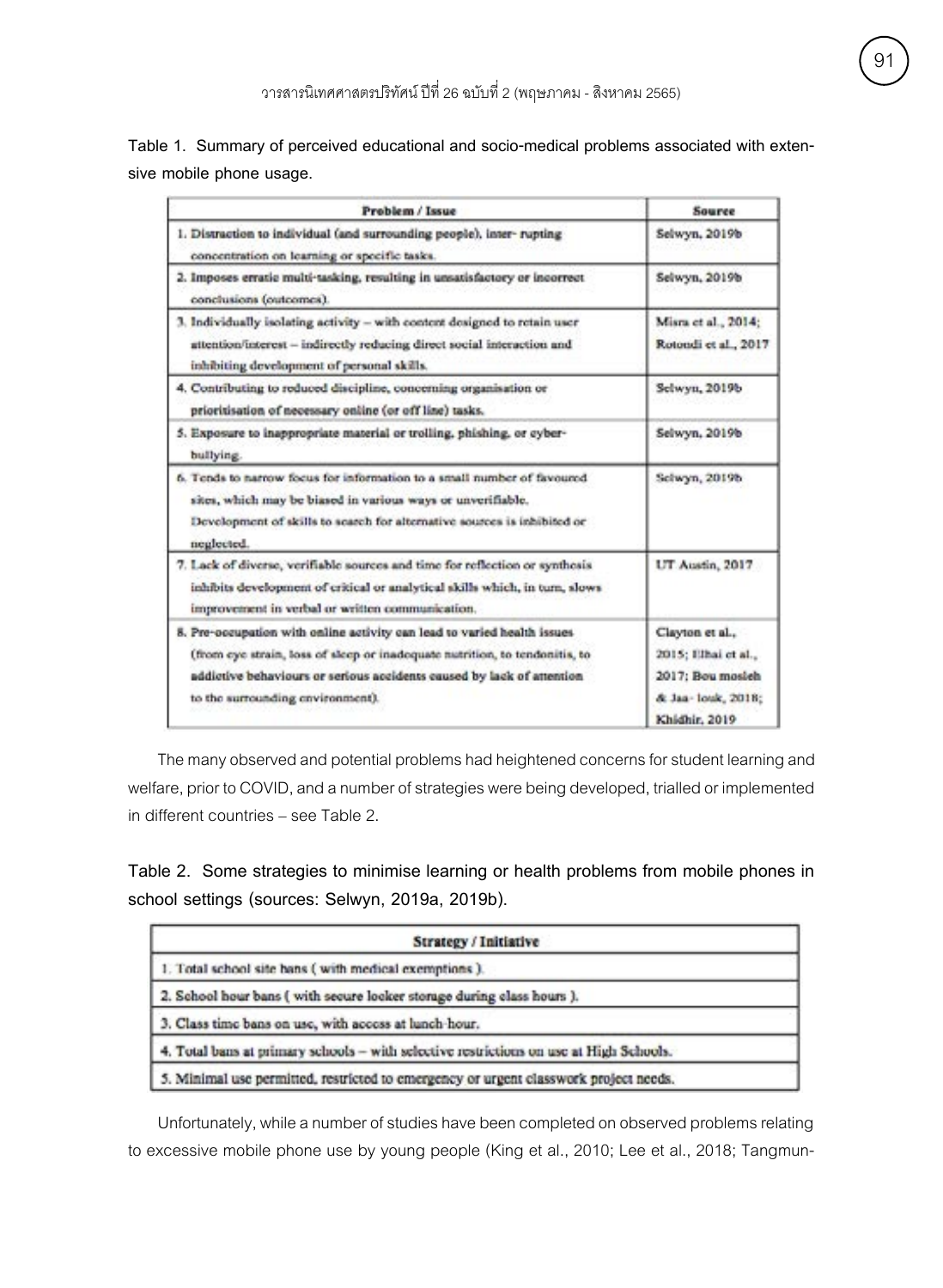kongvorakul et al., 2019), much less is published on the results of phone management strategies, trialled or implemented in schools. Furthermore, the recent pandemic has imposed conditions where individual home learning and online classes (totally dependent on computers and mobile phones) have become the normal, or only, educational option for most students for periods of weeks or months. To complete this brief review of the current situation, Figure 1 progressively synthesises the external influences, the personal social interaction impacts and potential health issues resulting from excessive mobile use.



The above tables and figure demonstrate the range of issues involved, the limited strategies devised for alleviating problems in schools and the numerous direct or indirect impacts of excessive mobile phone use; however, it should be noted that there is considerable disagreement as well as attitude and policy shifts about restricting phone use. For example, in New York a ban in schools was first introduced in 2006. But it was lifted in 2015 for a range of reasons, some of which had nothing to do with the original issues (e.g. distraction, discipline, cyber-bullying). The reasons given for lifting bans related to variable enforcement of restrictions at different schools, provision of secure lockers for storage of phones during class hours and concerns raised by parents about student safety.

In Australia, there have been calls for a national mobile phone ban in public schools (Australian Associated Press, 2019), however, the different State and Territory jurisdictions (with responsibility for education) have differing viewpoints and several have no plans for restrictions. Many Australian adults favour some form of restriction in schools (with medical exemptions), but there is some debate on the extent of limits – from total site bans, to the full school day, to class hours only with access at lunch-hour. There are also parental concerns that total school bans could jeopardise student safety, during transit to and from school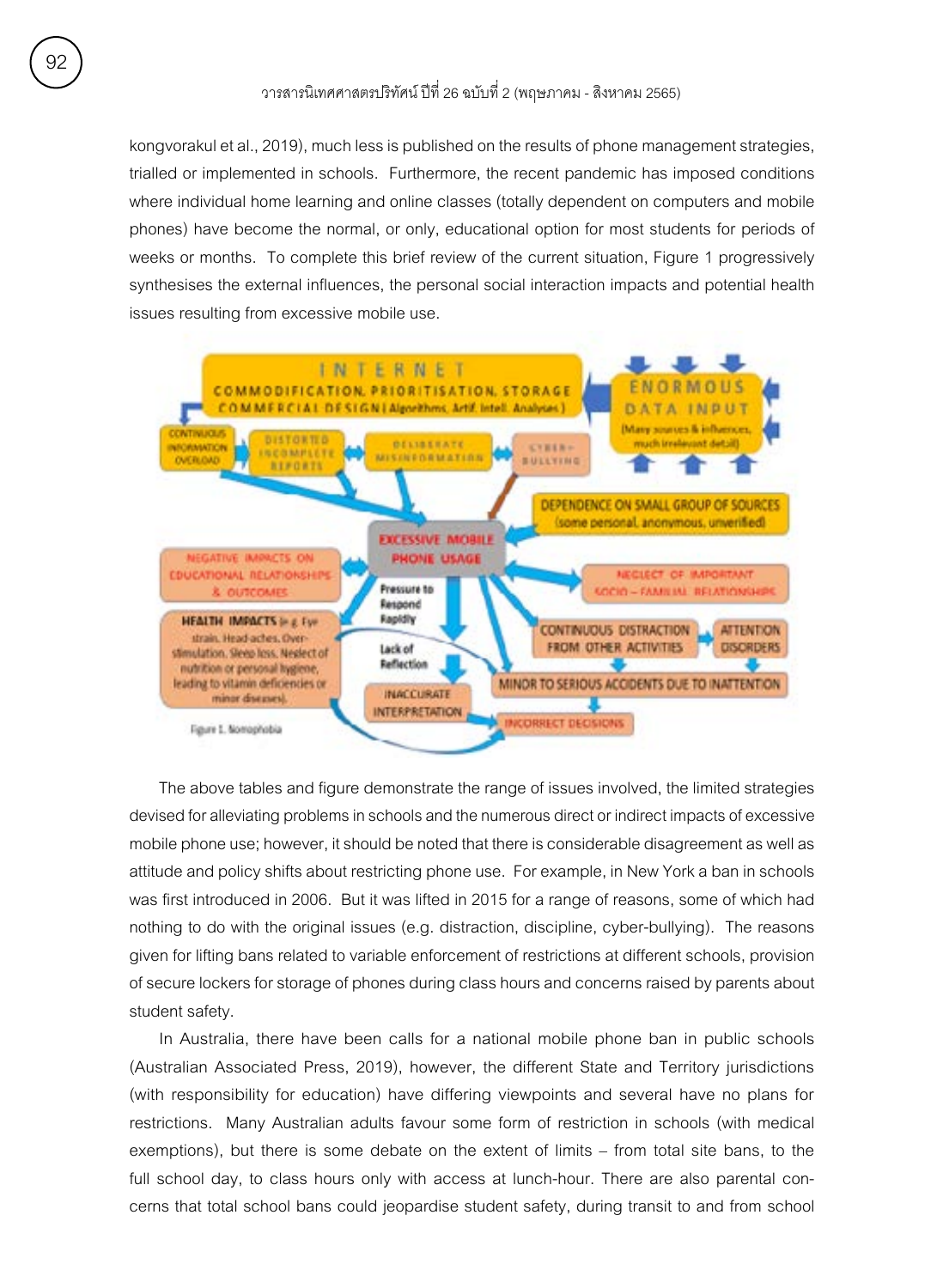Doubts have also been expressed about whether school day bans would significantly reduce cyber-bullying – which can be initiated at any time, 7 days a week. More pragmatic or hybrid strategies have been suggested, where bans at primary schools are considered appropriate and beneficial, but are not feasible at High Schools. The reasoning being that secondary students need to use phones to access information for classwork purposes and they are more mature, to be able to cope with cyber-bullying – should it occur (Selwyn, 2019a).

### **Newer Approaches and Changed Circumstances**

In addition to the Internet and other technological impacts mentioned above, that influence educational theories concerning learning or communication, digitisation had been associated with massive shifts in attitudes to the demands, needs and value of data and a growing commodification of knowledge. This, in turn, had led to a widespread re-assessment of concepts such as the nature and types of knowledge, the process of acquiring information and of learning, as well as ways of preventing the degradation or loss of knowledge ( Pritchard et al., 2010; Pacharapha and Ractham, 2012; Tanney, 2013; Watson, 2020 ).

Then, as previously mentioned, the COVID pandemic resulted in changes in drivers of development of online platforms and technologies – away from the primary advertising and commercial, entertainment and leisure priorities. For example, health and educational imperatives have forced a re-assessment and driven modifications based on improving effective communication of public health information to mass populations quickly; it has also been important to stimulate interest and engagement for a wide range of young people in educational settings, where online classes have become almost universal.

In other words, during an emergency (pandemic) context, the emphases have been: (a) ensuring extensive distribution and easy access to basic practical information (for everyone), influencing daily activities; (b) facilitating both community and governmental interactions, for mutual benefits but without incurring unnecessary health risks; (c) devising better ways of delivering necessary reference information and developing alternative methods of stimulating learning, understanding and educational outcomes, where face-to-face teaching and social interaction is not advisable. These changed emphases also have broader longer-term social implications that are beneficial, as they: foster general online access and technological literacy among all age groups; encourage efficient and responsible use of technology for the common (or community) good; promote developing online alternatives to help address future emergency situations.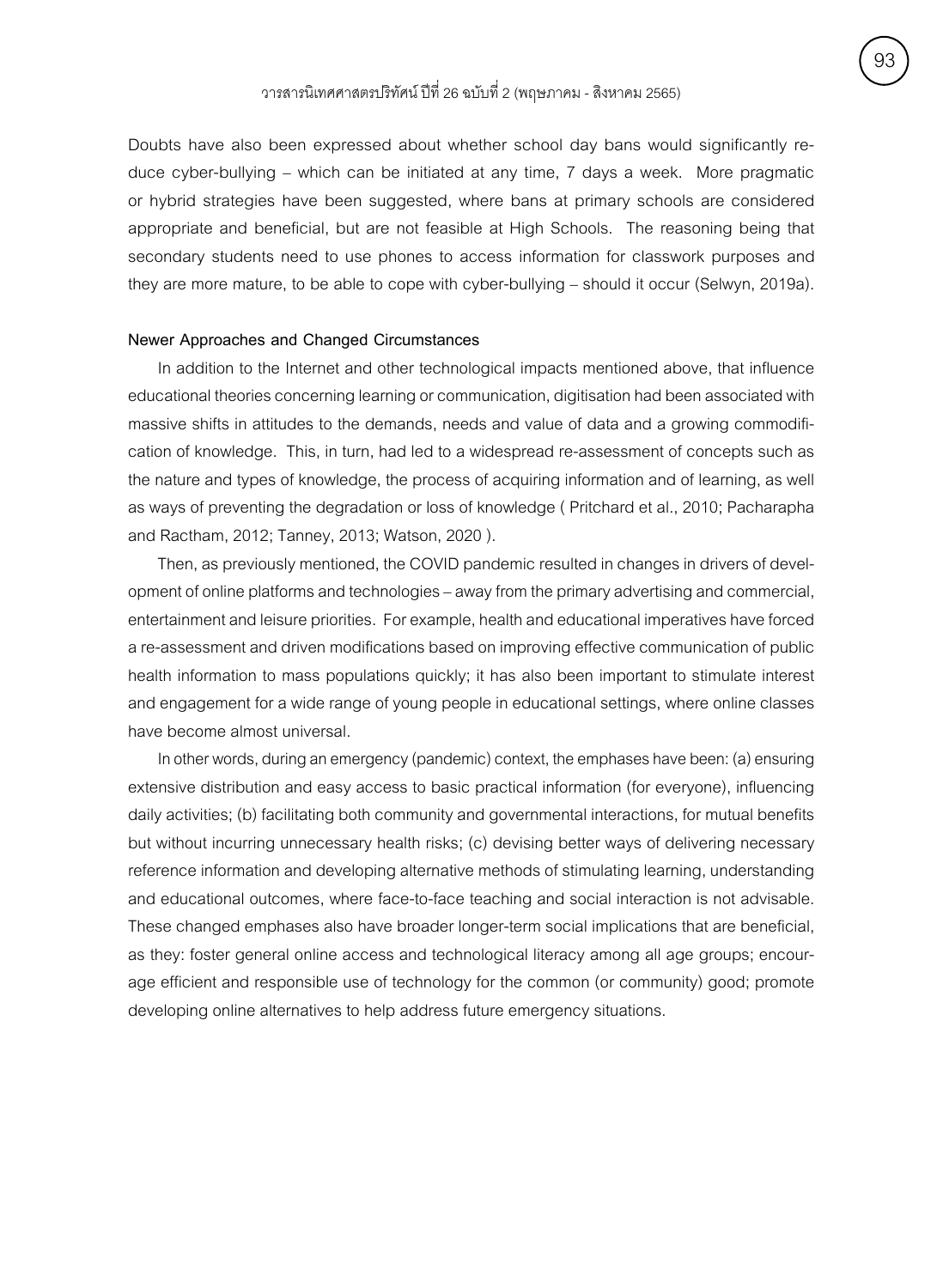## **Recommendations in a Pandemic Context**

The evidence about mobile phone use is mixed. For example, while an extensive range of physical and mental health issues have been associated with excessive use of these devices, a recent survey of Thai youth revealed that one of the most frequent uses was to take and post photos of mundane daily activities (Mettathamrong, 2021); hardly a medical risk ! Selwyn (2019a) points out that over 130 studies concluded that it was very difficult to demonstrate causal relationships between mobile phone multi-tasking and academic performance. Other surveys demonstrate that changes in the use of mobile phones and digital communication generally have occurred in all age groups, due to COVID-19 (Chae, 2020; Nguyen et al., 2020).

However, from the complex, changing conditions described above, several general conclusions can be drawn. These include: the trend towards a more information-rich environment and more sophisticated, interconnected communication devices will continue; the need for online / internet / device literacy will increase for all age groups; excessive use of digital devices can lead, directly or indirectly, to a range of physical or social health problems for individuals. Any guidance relating to mobile phone usage, either in social or educational settings, has to be inclusive and flexible. It is recommended that the focus is on necessary, responsible usage – even if some restrictions on use are considered necessary at some times, for the common (group or family) good.

The justification for restricted access / use can be framed both in terms of educational and cultural values, by: (a) optimising learning outcomes; (b) emphasising consideration for others; (c) encouraging direct one-to-one or group social interactions in regulated environments – this will hopefully extend to informal familial or social occasions, leading to improved personal skills, more effective communication and stronger relationships.

In summary, although beneficial in many ways, mobile phone usage has created both health and social problems for young people, and the changed priorities imposed by COVID may aggravate some of these issues in the short term; however, it is to be hoped that the initiatives and lessons, learned under pandemic conditions, can be applied to benefit future generations.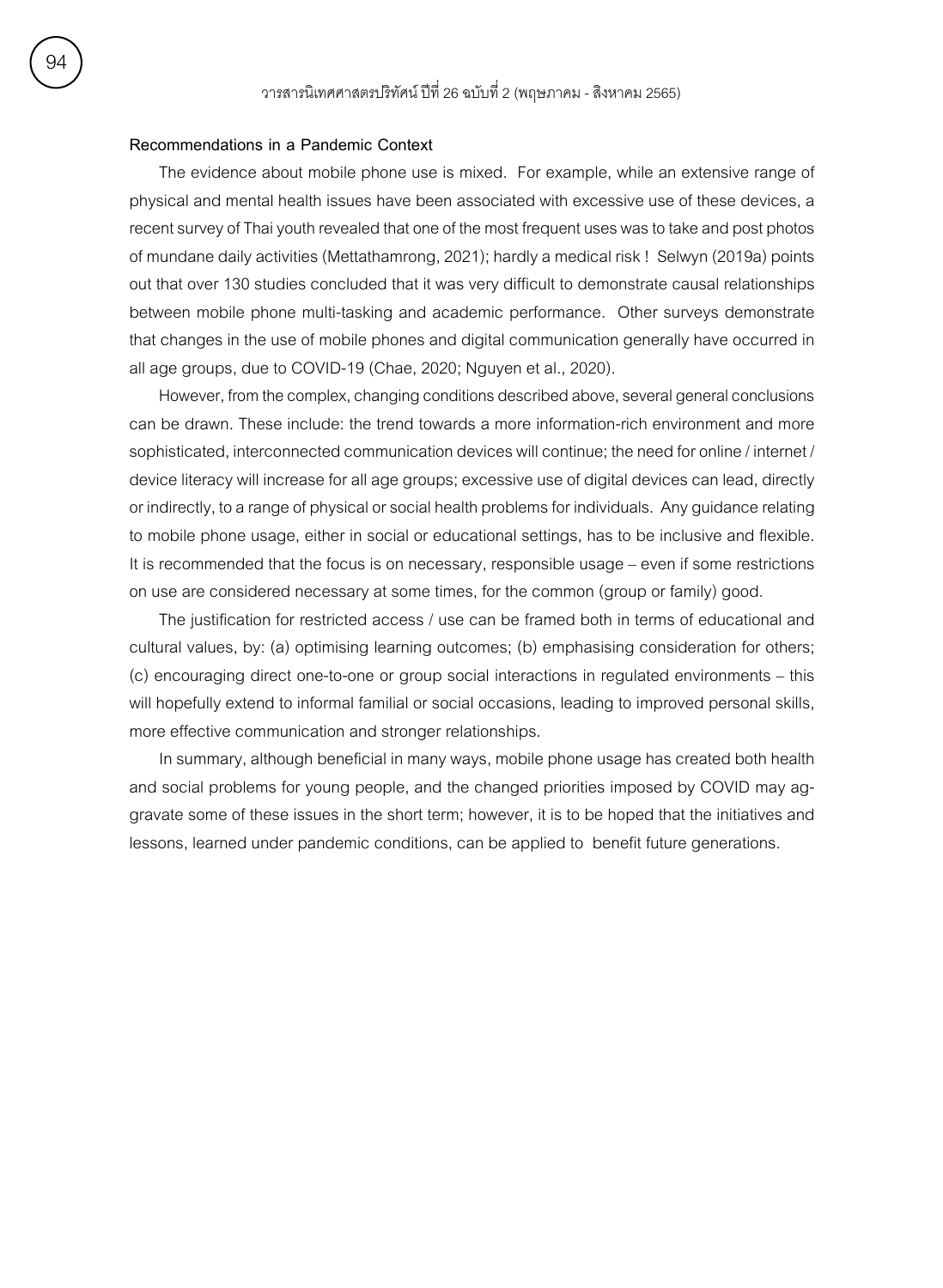#### **References**

- Australian Associated Press. (2019) Call for national mobile phone ban in public schools to face resistance. https://www.theguardian.com/australia-news/2019/jun/28/call-fornational-mobile-phone-in-public-schools-to-face-resistance.
- Bennet, A. and Bennet, D. (2008) The depth of knowledge: surface, shallow or deep. VINE Journal of Information and Knowledge Management, 38 (4): 405 – 420.
- Bilmanoch, S. (2007) The role of New Communication Technologies in influencing socio-cultural change or values in Thailand. Journal of Communication Arts (Chulalongkorn University), 25 (3): 91 – 116.
- Boumosleh, J. and Jaalouk, D. (2018) Smartphone addiction among university students and its relationship with academic performance. Global Journal of Health Science, 10 (1): 48 – 60. doi: 10.5539/gjhs.v10n1p48.
- Chae, S-G. (2020) A survey on the use of mobile phones due to COVID-19. International Journal of Internet, Broadcasting and Communication, 12 (3): 233 – 243. http://dx.doi. org/10.7236/IJIBC.2020.12.3.233.
- Clayton, R.B., Leshner, G. and Almond, A. (2015) The extended iSelf: the impact of iphone separation on cognition, emotion, and physiology. Journal of Computer-Mediated Communication, 20 (2): 119 – 135.
- Elhai, J.D., Dvorak, R.D., Levine, J.C. and Hall B.J. (2017) Problematic smartphone use: a conceptual overview and systematic review of relations with anxiety and depression psychopathology. Journal of Affective Disorders, 207:251 - 259. Epub 2016/10/14. pmid:27736736.
- Kawasaki, N., Tanei, S., Ogata, F., Burapadaja, S., Loetkham, C., Nakamura, T. and Tanada, S. (2006) Survey on cellular phone usage on students in Thailand. Journal of Physiological Anthropology, 25 (6): 377 – 382. pmid: 17213690. doi: 10.2114/jpa2.25.377.
- Khalil, S. (2019) Students at Victorian public schools will be banned from using their phones from next year. https://www.news.com.au/lifestyle/parenting/school-life/studentsat-victorian-public-schools-will-be-banned-from-using-their-phones-from-next-year/news-story/
- Khidhir, S. (2019) Smartphones causing Thai youths pain. https://theaseanpost.com/article/smart phones-causing-thai-youths-pain
- King, A.L., Valenca, A.M. and Nardi, A.E. (2010) Nomophobia: the mobile phone in panic disorder with agoraphobia: reducing phobias or worsening of dependence? Cognitive and Behavioral Neurology, 23 (1): 52 – 54. Epub 2010/03/20. pmid:20299865.
- Lee, S., Kim, M., Mendoza, J.S. and McDonough, I.M. (2018) Addicted to cellphones: exploring the psychometric properties between the nomophobia questionnaire and obsessiveness in college students. Heliyon, 4 (11):e00895. Epub 2015/11/15. pmid:30426100; PubMed Central PMCID: PMCPmc6223106.